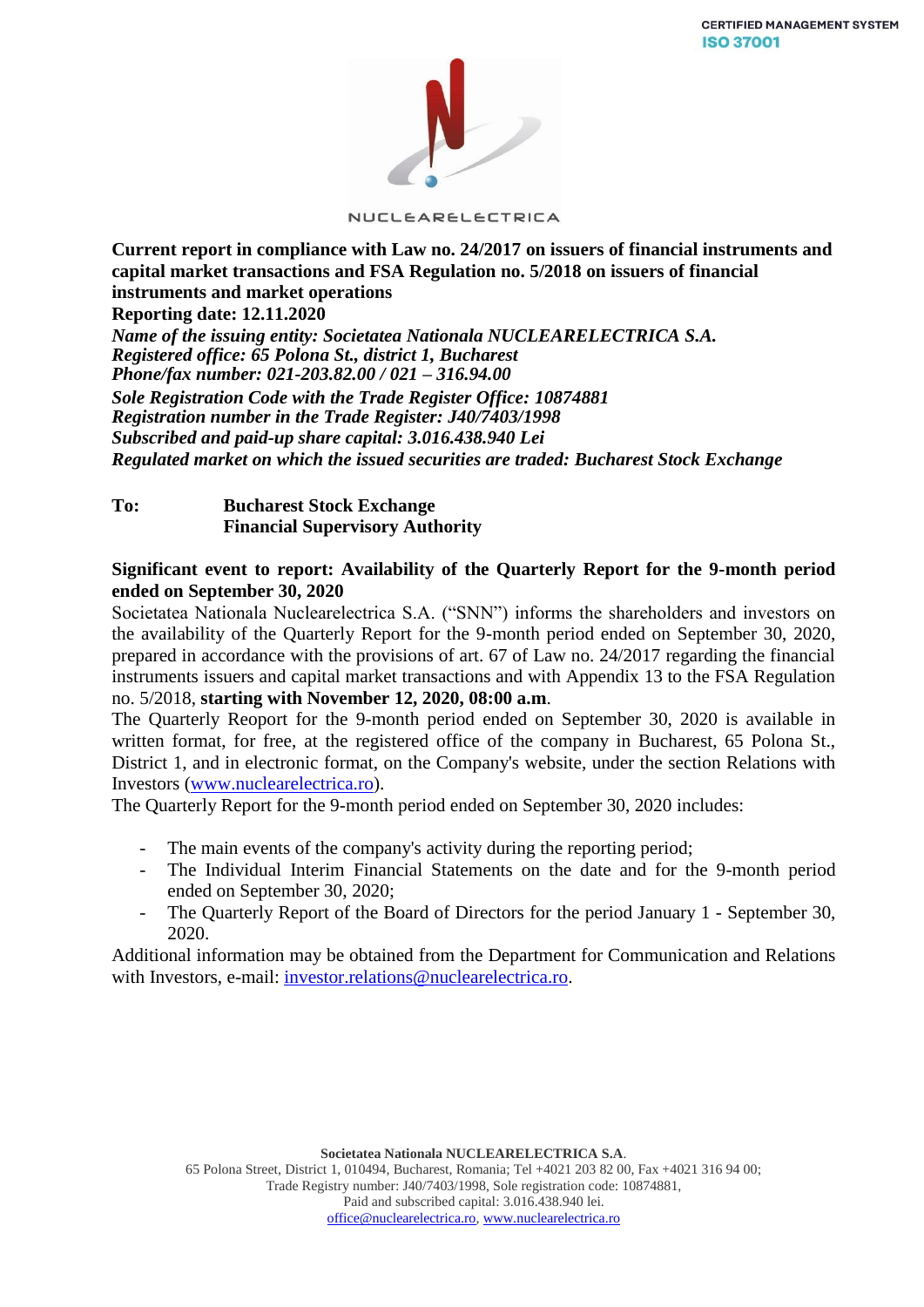#### **I. Main results**

**In the nine month period ended on September 30, 2020, SNN registered a net profit of 477.689 thousand lei, 14,8% higher compared to the similar period of last year. Operation result (EBIT) registered a 3,3% increase, and EBITDA a 1,1% increase compared to the same period of last year.**

| <b>Indicator</b><br>[thousand RON]                       | 9-month period<br>ended on<br>September 30,<br>2020<br>(unaudited) | 9-month period<br>ended on<br>September 30,<br>2019<br>(unaudited) | <b>Variation</b> |
|----------------------------------------------------------|--------------------------------------------------------------------|--------------------------------------------------------------------|------------------|
| <b>Production (GWh)*</b>                                 | 7,684                                                              | 7,524                                                              | 2,1%             |
| Operating income, out of which:                          | 1,777,182                                                          | 1,810,218                                                          | $(1.8\%)$        |
| Income from electricity sales**                          | 1,731,673                                                          | 1,771,356                                                          | $(2.2\%)$        |
| Operating expenses, minus impairment<br>and depreciation | (830,690)                                                          | (873,954)                                                          | $(5.0\%)$        |
| <b>EBITDA</b>                                            | 946,492                                                            | 936,264                                                            | 1,1%             |
| Impairment and depreciation                              | (408, 763)                                                         | (415,582)                                                          | $(1.6\%)$        |
| <b>EBIT</b>                                              | 537,729                                                            | 520,682                                                            | 3,3%             |
| Net financial result                                     | 34,904                                                             | (4,704)                                                            | n/a              |
| Net income tax expense                                   | (94, 944)                                                          | (100, 032)                                                         | $(5.1\%)$        |
| Net profit                                               | 477,689                                                            | 415,946                                                            | 14.8%            |

*\*Electricity produced and delivered by Cernavoda NPP in the National Energy System.*

*\*\*Including revenues from the sale of thermal energy, insignificant in the total revenues.*

*\*\*\* Excerpted from the Interim Individual Financial Statements as at and for the period ended on September 30, 2020* 

**Operating profit** (EBITDA) increased by 1.1% compared to the same period of the previous year. The increase was caused by a decrease in operating expenses, less depreciation and amortization by 5%, partially offset by a decrease in operating income of 1.8%, influenced by a 2,2% decrease in electricity sales revenues.

The **operating income** decreased by 1.8%, determined by the 3.2% increase in the weighted average price of the electricity sold in period January 1 - September 30, 2020 as compared to the weighted average price from the same period of 2019, considering the sale of a total quantity of electricity that was higher by 1.2%.

# **II. Electric power sales (quantities, prices and values) over the period January 1 - September 30, 2020**

The gross production of electricity of the two operational units of Cernavoda NPP was 8,354,013 MWh over the period January 1 - September 30, 2020 (of which 2,389,939 MWh in the 3rd quarter of 2020); from this gross production, the own technological consumption of the Units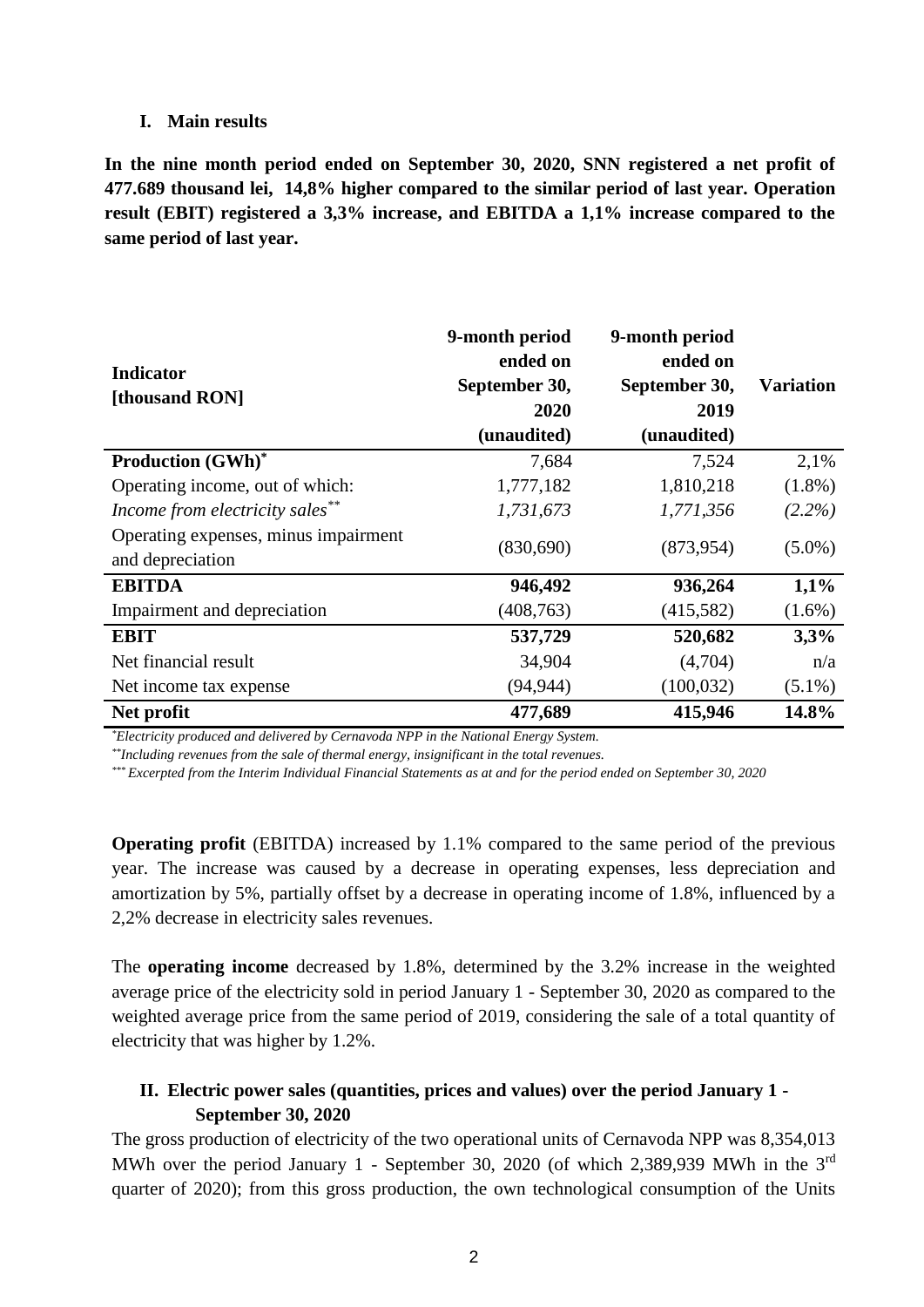during operation, and during the outages ensured from own production was of 670 thousand MWh over the period January 1 - September 30, 2020 (of which 205 thousand MWh in the 3<sup>rd</sup> quarter of 2020).

| Sales by types                                                                                      | Quantitie<br>s in<br><b>MWh</b> | $\frac{0}{0}$<br>of total<br>sales | Average<br>price<br>[Ron/MWh]<br>with Tg<br>included] | <b>Revenues</b><br>from sales<br>[Ron] |
|-----------------------------------------------------------------------------------------------------|---------------------------------|------------------------------------|-------------------------------------------------------|----------------------------------------|
| Sales on the regulated market                                                                       | 1,481,558                       | 18.7%                              | 188.21                                                | 278,850,722                            |
| Sales on the competitive market<br>(bilateral contracts and PZU and PI<br>contracts), out of which: | 6,408,101                       | 81.0%                              | 227.15                                                | 1,455,617,5<br>57                      |
| - Sales on PCCB - LE, PCCB - NC, PC<br>- OTC contracts and supply contracts                         | 4,040,768                       | 51.1%                              | 266.81                                                | 1,078,120,6<br>83                      |
| - PZU and PI sales                                                                                  | 2,367,333                       | 29.9%                              | 159.46                                                | 377,496,874                            |
| PE positive imbalances <sup>*</sup>                                                                 | 25,625                          | 0.3%                               | 124.57                                                | 3,191,983                              |
| <b>Total sales January 1 - September 30,</b><br>2020                                                | 7,915,284                       | 100%                               | 219.53                                                | 1,737,660,2<br>62                      |

*\*) NB: RON 145,161 of the presented value represents revenues redistributed in January - August 2020 resulted from the balancing of the system, based on the application of ANRE Order no. 76/2017 and ANRE Order no. 31/2018. The value of positive imbalances for September 2020 is estimated.*

The electricity quantity sold on the regulated market, based on contracts, on the spot market (PZU and PI) and on PE is 7,915,284 MWh, 2.2% more than the sales program, of 7,742,012 MWh (sized on the production estimate, without estimating unplanned outages) and 1.2% more than the electricity quantity sold in the same period of 2019.

The revenues obtained from the electricity market related to electricity deliveries over the period January 1 - September 30, 2020 are of RON 1,737,660,262 (of which RON 145,161 represent redistributed revenues resulted from balancing the system, 5.8% lower than the budget revenues over the period January 1 - September 30, 2020, and 2.1% lower than the revenues in the same period of the previous year, respectively.

The average weighted sale price, for the electricity quantities sold (without the resulted market and PE), resulted over the period January 1 - September 30, 2020, is of 227.15 RON/MWh (including Tg). For comparison, the weighted average price of all the transactions performed on the markets on which SNN operated over the period January 1 - September 30, 2020 (PCCB – LE, PCCB – LE flex, PCCB – NC, PC – OTC, PZU and PI), calculated based on the values published by OPCOM in the monthly market reports, is of RON 228.55/MWh. Over the period January  $1<sup>st</sup>$  - September 30<sup>th</sup>, 2019, the average weighted sale price, for the energy quantities sold (without the regulated market and PE) was of RON 229.95/MWh (including  $T_g$ ).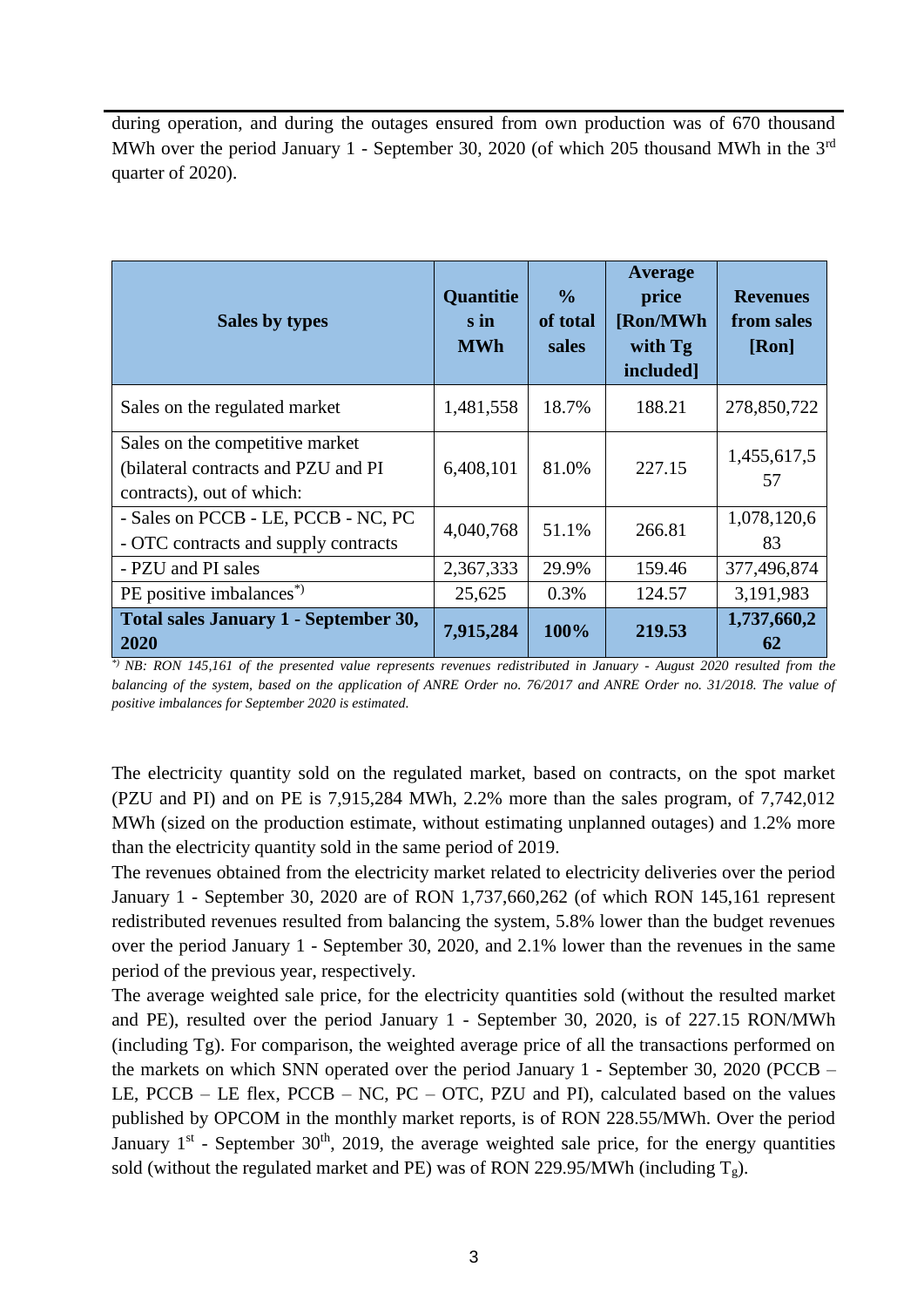#### **Sales on the regulated market**

Following Government Emergency Ordinance no. 114/28.12.2018, which amends and supplements Electricity and natural gas law no. 123/2012, ANRE issued Order no. 216/11.12.2019 for approving the Methodology for setting prices for the electricity sold by producers based on regulated contracts and the quantities of electricity from the regulated contracts concluded by producers with last-instance suppliers. According to ANRE Resolution no. 2213/23.12.2019, the quantity assigned to SNN for Q1 2020 for regulated contracts was 1,087 GWh, out of which 701.4 GWh for Q1 2020 and 385.6 GWh for Q2 2020. For the first half-year of 2020, ANRE established a regulated price for SNN of RON 188.47 /MWh (without Tg). For the 2nd half-year of 2020, ANRE issued Order 88/12.06.2020 for approving the Methodology for setting regulated fees and prices applied by last-instance providers to end clients for period July 1 - December 31, 2020 [...]. According to ANRE Resolution no. 1077/29.06.2020, the quantity assigned to SNN for the second half-year of 2020 for regulated contracts was 1,095 GWh, out of which 394.9 GWh for Q3 2020 and 700.1 GWh for Q4 2020. For the first half-year of 2020, ANRE established a regulated price for SNN of RON 182.63 /MWh (without  $T_g$ ).

### **Sales on the competitive market (bilateral contracts and sales on PZU and PI)**

The electricity quantities sold on the **competitive market** of bilateral contracts represented over the period January 1 - September 30, 2020, a percentage rate of 51.1% out of the total volume of the sold electric power. The average sale price on bilateral contracts in this period was 266.81 RON/MWh (with Tg included), recording an increase of 15,9% as compared to the average price recorded in the same period of 2019, of 230.14 RON/MWh (with Tg included); given the fact that the values of the electric power input transport fee in the Tg network were the following: RON 1.18 /MWh for the period July 1, 2018 - December 31, 2019, according to ANRE Order no. 108/20.06.2018 and RON 1.30 /MWh for the period January 1, 2020 - September 30, 2020, according to ANRE Order no. 218/11.12.2019.

On the **spot market** (PZU and PI), over the period January 1<sup>st</sup> - September 30<sup>th</sup>, 2020, a quantity of electricity representing 29.9% of the total sales volume was sold, compared to the percentage share of 11.8% recorded over the same period of 2019. The energy average selling price on the spot market (PZU and PI) achieved by SNN over the period January  $1<sup>st</sup>$  - September 30<sup>th</sup>, 2020 was of RON 159.46/MWh (with  $T_g$  included), as compared to RON 228.62/MWh (with  $T_g$ included) recorded over the same period of 2019.

## **III.Investment program on September 30, 2020**

The total value of the investment program of SNN for 2020 is 309,544 thousand RON (without the component allocated to the payment of the debt service related to long-term loans), a program approved by Resolution no. 3/05.03.2020 of the Ordinary General Assembly of Shareholders of SNN, as part of the Revenues and Expenses Budget ("BVC") of SNN for 2020. As in the previous years, Nuclearelectrica S.A. structured its investment development program on objectives defined in relation to the needs of the production branches (Cernavoda NPP and